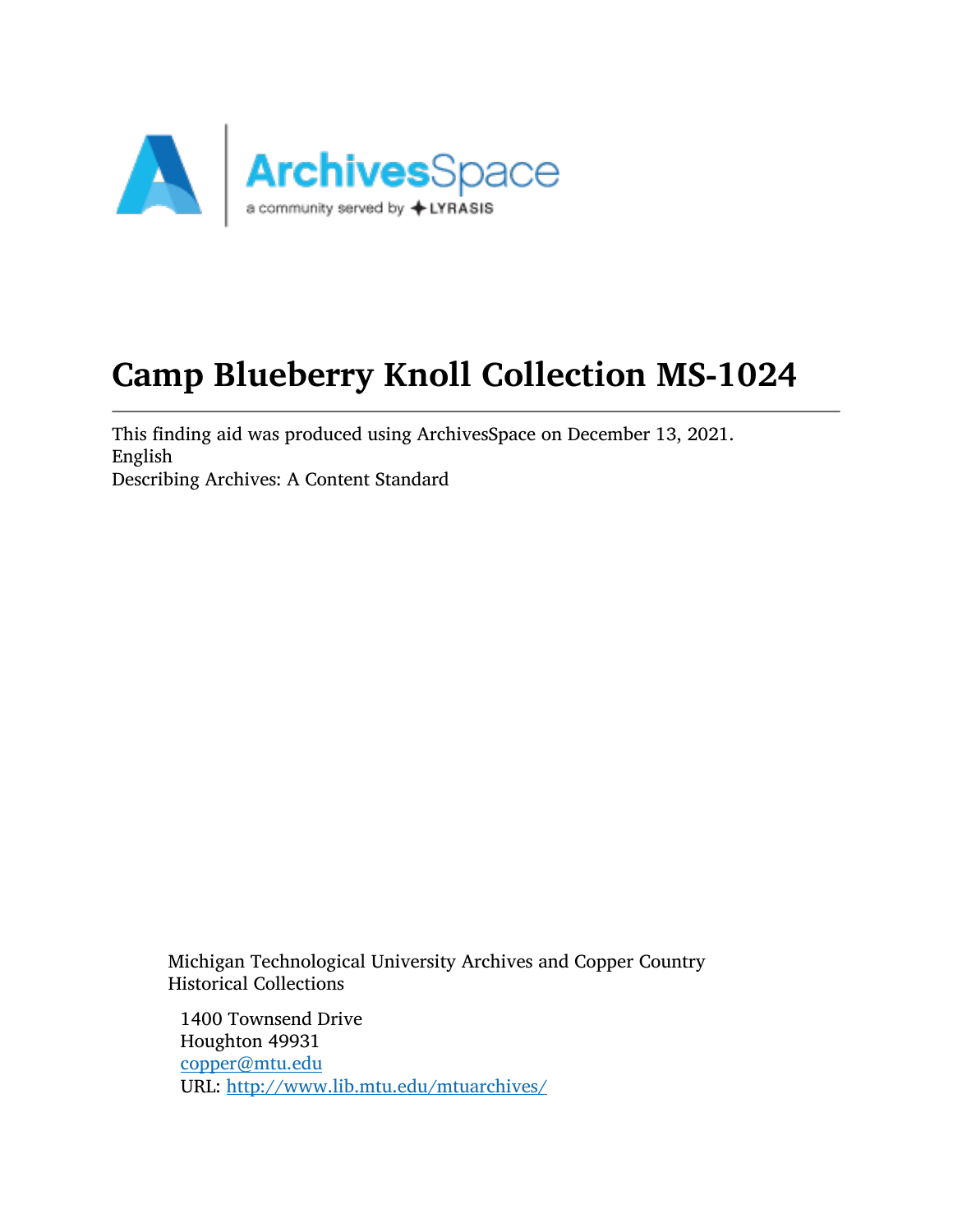# <span id="page-1-0"></span>**Table of Contents**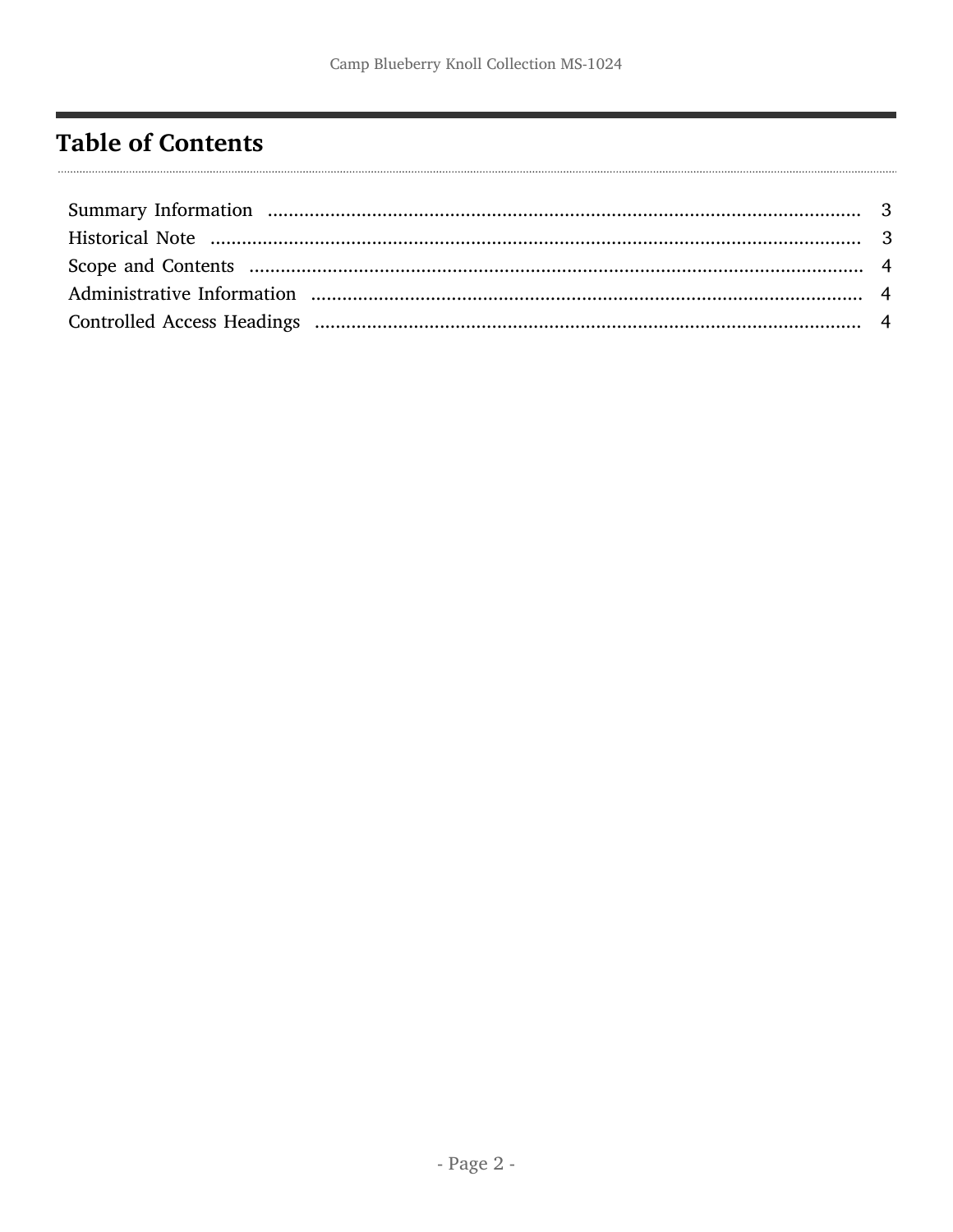### <span id="page-2-0"></span>Summary Information

| <b>Repository:</b><br>Creator:                | Michigan Technological University Archives and Copper<br><b>Country Historical Collections</b><br>Stuart, Norma Lee                        |
|-----------------------------------------------|--------------------------------------------------------------------------------------------------------------------------------------------|
| Title:                                        | Camp Blueberry Knoll collection                                                                                                            |
| ID:                                           | MS-1024                                                                                                                                    |
| Date [inclusive]:                             | 1974-1995                                                                                                                                  |
| <b>Physical</b><br>Description:               | 0.01 cubic feet 1 folder                                                                                                                   |
| Language of the<br>Material:                  | English.                                                                                                                                   |
| <b>Mixed Materials</b><br>$[sc_{\theta}box]:$ | MS <sub>6</sub>                                                                                                                            |
| [folder]:                                     | 38-39                                                                                                                                      |
| Abstract:                                     | Collection, 1974-1995, of records related to the history of the<br>Girl Scout day camp Blueberry Knoll located near Houghton,<br>Michigan. |

### Preferred Citation

MS-1024, Camp Blueberry Knoll Collection, Michigan Technological University Archives and Copper Country Historical Collections, Houghton, Michigan.

#### ^ [Return to Table of Contents](#page-1-0)

### <span id="page-2-1"></span>Historical Note

Camp Blueberry Knoll was one of three campsites purchased by the Girl Scouts of the Portage Lake Area and Council (later Peninsula Waters Girl Scout Council) for use in the Upper Peninsual. The site Southwest of Houghton's city limits was established as a camp in 1974 after a trial daycamp was held on the property. The site was established with minimal, primitive camping facilities that included a roofed shelter, latrines, water, tents, and equipment. Early active participants in the camps' establishment were Doug Stuart, Norma Lee Stuart, and Nadie Janke.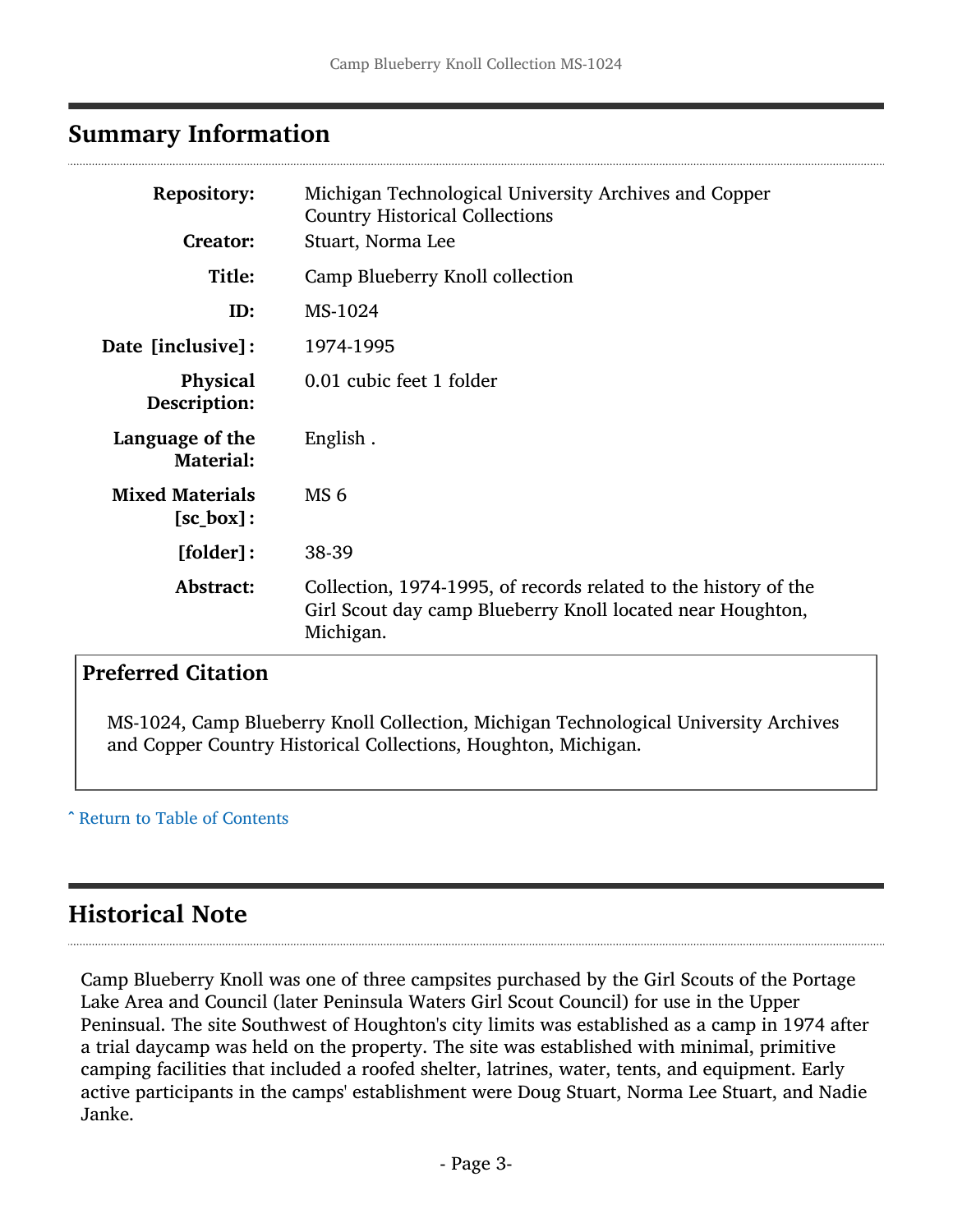^ [Return to Table of Contents](#page-1-0)

## <span id="page-3-0"></span>Scope and Contents

^ [Return to Table of Contents](#page-1-0)

### <span id="page-3-1"></span>Administrative Information

### Publication Statement

Michigan Technological University Archives and Copper Country Historical Collections

1400 Townsend Drive Houghton 49931 [copper@mtu.edu](mailto:copper@mtu.edu) URL: <http://www.lib.mtu.edu/mtuarchives/>

#### Conditions Governing Access

Available for use in the Michigan Technological University Archives and Copper Country Historical Collections.

### Conditions Governing Use

Various copying restrictions apply. Guidelines are available from Michigan Technological University Archives & Copper Country Historical Collections.

#### ^ [Return to Table of Contents](#page-1-0)

### <span id="page-3-2"></span>Controlled Access Headings

- Camps
- Scouting (Youth activity) -- United States.
- Houghton (Mich.)
- Contact sheets
- **Correspondence**